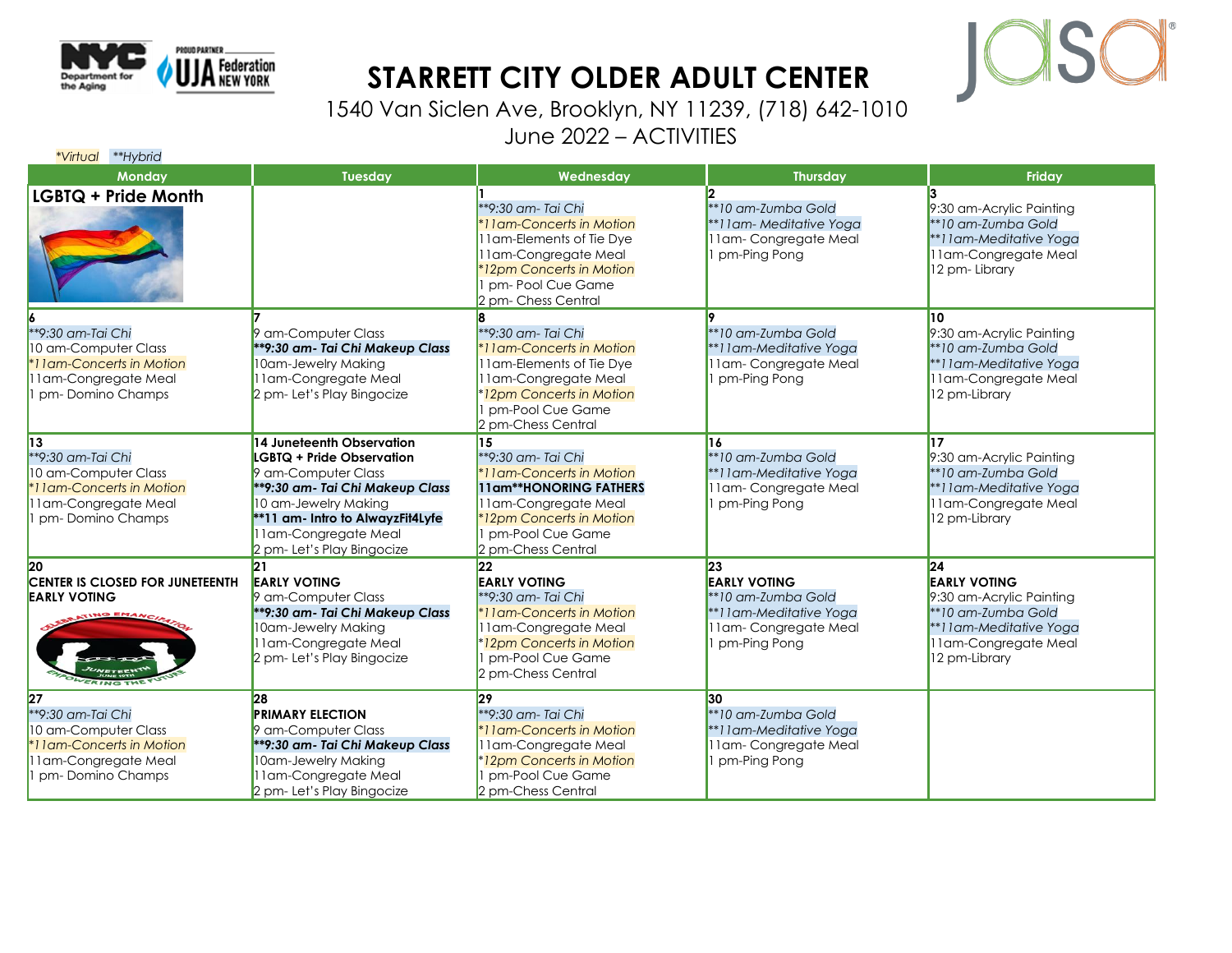

## **STARRETT CITY OLDER ADULT CENTER**

1540 Van Siclen Ave, Brooklyn, NY 11239; (718) 642-1010

June 2022 – MENU